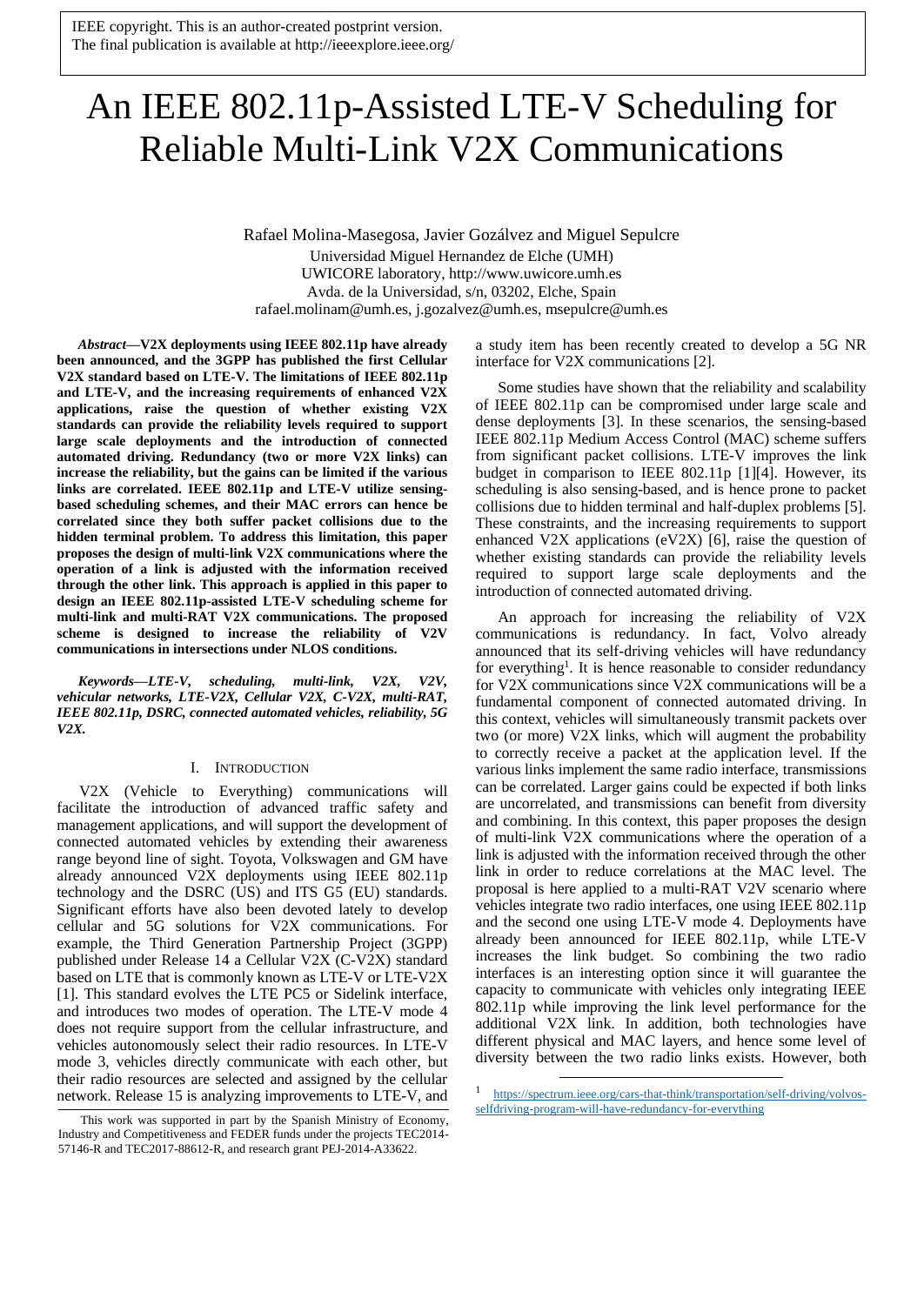IEEE 802.11p and LTE-V mode 4 implement MAC schemes that are sensing-based and are hence prone to packet collisions generated by the hidden terminal problem. In this context, the proposed approach is here applied to design an IEEE 802.11passisted LTE-V scheduling scheme for multi-link and multi-RAT V2V communications. The proposed scheme is designed to increase the reliability of V2V communications in intersections under NLOS conditions.

## II. IEEE 802.11P-ASSISTED LTE-V SCHEDULING

The proposed scheduling scheme is designed to improve V2V communications between vehicles approaching an intersection under Non-Line of Sight (NLOS) conditions. Intersections account for more than 36% of accidents in the US [7]. In urban scenarios, buildings generally obstruct the LOS which significantly reduces the communications range of vehicles approaching an intersection under NLOS [8]. Reducing the communication range significantly degrades the capacity of vehicles to detect a potential risk at the intersection with sufficient time to react [9]. Intersections with NLOS also represent a significant challenge to automated vehicles. Automated vehicles can rely on their cameras, radars and lidars under LOS conditions. However, their sensing capacity significantly degrades in intersections under NLOS, and hence connected and automated vehicles will also significantly benefit from improved V2X communications under NLOS at intersections. To this aim, we consider that vehicles are equipped with IEEE 802.11p and LTE-V interfaces, and they can transmit each packet over both interfaces.

## *A. LTE-V Mode 4*

LTE-V divides its (10 or 20MHz) channels into sub-frames, Resource Blocks (RBs), and sub-channels. Sub-frames are 1ms long, and RBs are 180kHz wide. LTE-V defines sub-channels as a group of RBs in the same sub-frame. The number of RBs per sub-channel can vary. Sub-channels are used to transmit data and control information. The data is transmitted in Transport Blocks (TBs) and the control information in Sidelink Control Information (SCI) messages. A TB contains a full packet to be transmitted (e.g. a beacon), and each TB must be transmitted with its associated SCI. The SCI includes important control information that must be correctly received to be able to decode a transmitted TB. A TB and its associated SCI must always be transmitted in the same sub-frame.

LTE-V mode 4 defines a scheduling mechanism for vehicles to autonomously select their radio resources without any cellular infrastructure support [10]. The algorithm is known as sensing-based Semi-Persistent Scheduling (SPS). With SPS, vehicles sense previous transmissions from other vehicles to select free sub-channels or the sub-channels with lower probability to experience interference. Vehicles reserve the selected resources for a number of transmissions so that other vehicles can accurately estimate interference levels. Readers are referred to [1] for a detailed presentation of LTE-V mode 4 and its SPS scheduling. The authors demonstrated in [1] that LTE-V mode 4 can outperform IEEE 802.11p. However, the performance of LTE-V mode 4 can be affected by the well-known hidden terminal problem (that also affects IEEE 802.11p). LTE-V mode 4 hence suffers from packet collisions and half-duplex errors [5]. The hidden-terminal problem particularly affects vehicles approaching an intersection under NLOS since they might not sense each other, and therefore select sub-channels resulting in packet collisions or half-duplex errors. The objective of this study is then to exploit multi-link V2X communications to design an alternative scheduling scheme for LTE-V (the IEEE 802.11p interface is not modified and operates following the standard). This scheme uses information received over the IEEE 802.11p link to schedule LTE-V transmissions and reduce packet collisions and half-duplex errors. The proposed IEEE 802.11passisted LTE-V scheduling is designed to improve the reliability of V2V communications in intersections under NLOS conditions.

## *B. Proposal*

The proposal divides the LTE-V sub-frames within the Selection Window into as many pools as incoming streets to an intersection (four in the example in Fig. 1a). Each pool is reserved for vehicles approaching the intersection through the same incoming street (see Fig. 1b). Consequently, vehicles approaching an intersection through different streets under NLOS conditions will never transmit on the same sub-frame. This eliminates possible packet collisions (resulting from the hidden terminal problem) and half-duplex errors between these vehicles that require reliable V2X communications to avoid possible safety risks at the intersection.

Vehicles within the same incoming street to an intersection sequentially select their transmission sub-frame in their corresponding pool. The selection is based on their increasing position in the queue of vehicles towards the intersection as illustrated in the example in Fig. 1c. Vehicles estimate their position in the queue using the location information of surrounding vehicles transmitted on IEEE 802.11p beacons<sup>2</sup> (generally known as BSMs or CAMs). Vehicles must share sub-frames if there are more vehicles in the queue than available sub-frames in the pool. In this case, the selection of sub-frames is also sequential and position-dependent. For example, the  $6<sup>th</sup>$  and  $7<sup>th</sup>$  vehicles in the queue in Fig. 1c select the  $1<sup>st</sup>$  and  $2<sup>nd</sup>$  sub-frames respectively since there are only 5 sub-frames in the pool. This approach maximizes the distance between vehicles using the same sub-frame. For each packet transmission, vehicles randomly select a sub-channel within the selected sub-frames. This randomization adds flexibility in the resource selection process when considering packets of different size. In addition, it reduces the probability of packet collisions when several vehicles share the same sub-frame. When a vehicle crosses an intersection and enters a new road segment, it reselects its sub-frame according to its position in the new road segment.

The proposed LTE-V scheduling scheme minimizes the transmission errors between vehicles experiencing the most challenging communication conditions, i.e. vehicles approaching an intersection under NLOS conditions. This is done at the expense of the vehicles driving on the same street. For these vehicles, the proposed scheme exploits IEEE 802.11p

<sup>1</sup> <sup>2</sup> For robustness, the position is estimated considering all beacons received during the last second, and it is updated following the mobility of vehicles.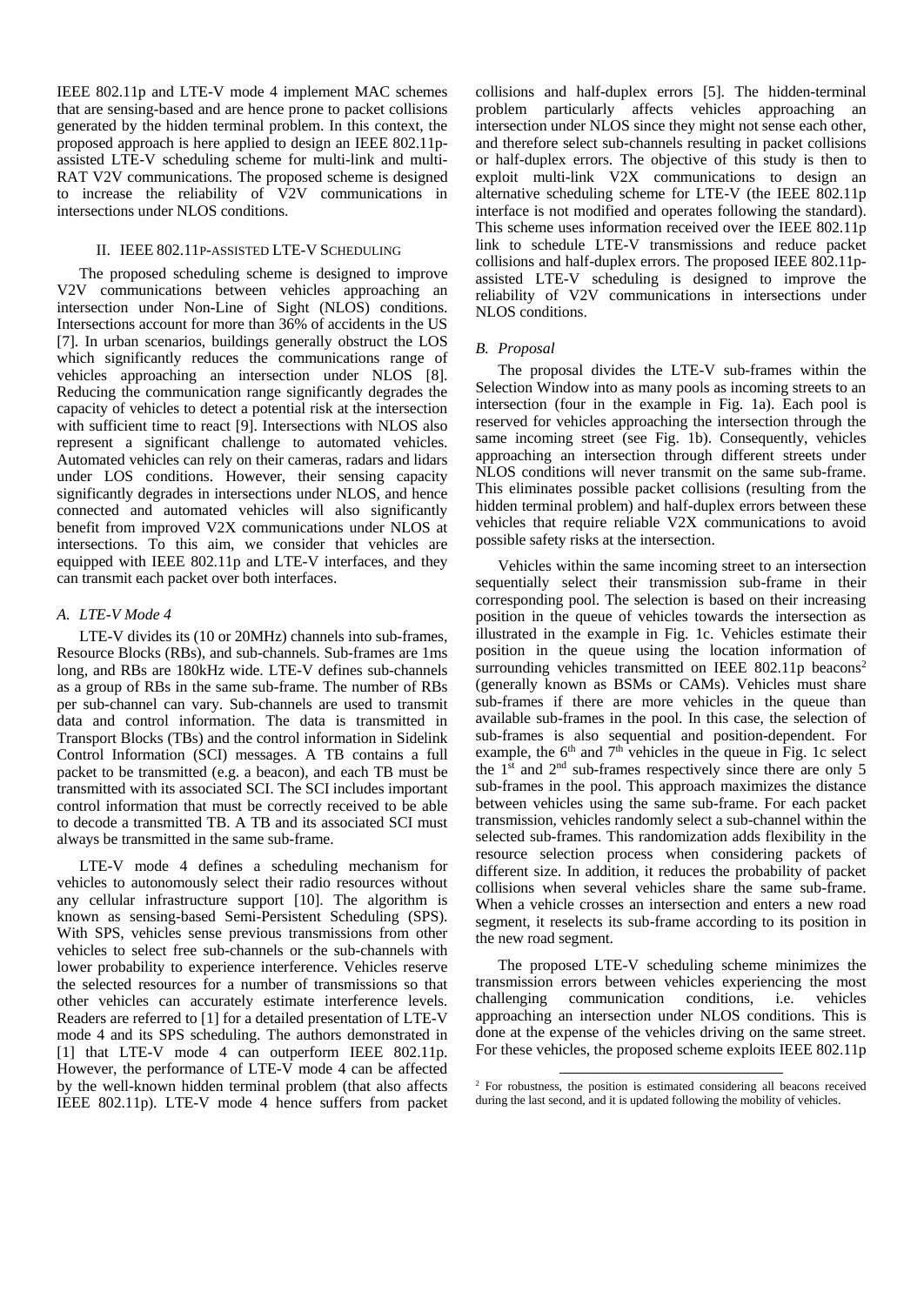data to reduce possible packet collisions. It should be noted that the IEEE 802.11p radio interface is not modified (and hence does not prioritize NLOS transmissions over LOS ones), and that the performance of IEEE 802.11p is significantly better under LOS than under NLOS conditions [5]. The perception capacity of connected and automated vehicles is also higher under LOS than under NLOS conditions.



Fig 1. IEEE 802.11p-assisted LTE-V scheduling in intersection scenarios.

### III. SIMULATION ENVIRONMENT

The proposed solution has been evaluated using Veins, an open source simulator for vehicular networks. Veins integrates OMNeT++ (an event-based network simulator) and SUMO (a road traffic simulator). The current version of Veins includes an IEEE 802.11p interface for V2X communications. We have extended Veins to simulate multi-link and heterogeneous V2X communications, and we have implemented the LTE-V mode 4 interface [1]. The simulator can evaluate the performance achieved with standalone IEEE 802.11p and LTE-V mode 4 interfaces, and with various multi-link V2X configurations.

All the simulated radio interfaces operate at the 5.9GHz band (in 10MHz channels) with a transmission power of 23dBm. The noise figure has been set to 9dB. Following the 3GPP guidelines and recommendations [10], the radio propagation effects are modeled using the WINNER+ B1 model. This model implements a log-distance pathloss that differentiates between LOS and NLOS conditions, and models shadowing using a log-normal distribution with a standard deviation of 3dB for LOS and 4dB for NLOS conditions. The shadowing is spatially correlated with a decorrelation distance

of 10m, and takes the same value for both radio interfaces. The link level performance of LTE-V is estimated using the BLER-SINR (Block Error Rate-Signal to Interference and Noise Ratio) curves from [11]. These curves were obtained from linklevel simulations using the vehicular channel model in [12]. This study also considers the effect of In-Band Emissions (IBE) following [12]. The link level performance of IEEE 802.11p is taken into account by using the FER (Frame Error Rate) curves from [13].

Vehicles transmit data packets following the 3GPP traffic model for connected and automated vehicles [12]. In particular, vehicles periodically transmit data packets every 50ms or 20ms (20 or 50 packets per second). Vehicles transmit packets of 190 bytes, except one of every five packets that has a size of 300 bytes. The IEEE 802.11p interface is configured with the 18Mbps data rate since this data rate minimizes the channel load and maximizes the PDR [14]. Each TB is transmitted with its SCI (that occupies 2 RBs) in the same sub-frame. LTE-V is configured to transmit packets of 190bytes with the MCS9 modulation and coding scheme, and packets of 300bytes with the MCS7. This configuration results in that packets of 190 and 300 bytes occupy a TB with 10 RBs and 20 RBs respectively. The LTE-V bandwidth in a sub-frame is divided in four subchannels with 12 RBs each. The adjacent SCI+TB transmission configuration is used [1]. As a result, SCI+TB packets use 1 and 2 sub-channels when the TB has a size of 190 and 300bytes respectively. Each SCI+TB packet can be transmitted once or twice as indicated in 3GPP standards.

This study implements the Urban Case road traffic scenario specified by 3GPP working groups [12]. This scenario simulates a Manhattan grid layout with 433mx250m building blocks. All streets have two lanes in each direction (four in total), and each lane is 3.5m wide. The scenario has 9x7 building blocks, and statistics are collected in the streets and intersections around the center of the scenario to avoid border effects. Vehicles are randomly dropped in the scenario and follow random routes in the Manhattan grid. Simulations have been conducted for an average traffic density of 90 vehicles per kilometer following the 3GPP specifications of the Urban Case scenario [12]. 3GPP studies usually consider a simplified mobility model where vehicles move at constant speed [12]. Our simulations use the Krauss car following model implemented in SUMO. This results in variable speeds depending on the location of vehicles and the traffic context.

#### IV. RESULTS

Fig. 2 plots the PDR (Packet Delivery Ratio) as a function of the road distance between transmitter and receiver when vehicles are approaching an intersection<sup>3</sup>. All the results depicted in Fig. 2 for LTE-V have been obtained using the sensing-based SPS scheduling included in mode 4. The results confirm that a standalone LTE-V mode 4 interface outperforms a standalone IEEE 802.11p interface due to its better link level performance. Adding a redundant IEEE 802.11p interface (i.e. each vehicle simultaneously transmits each packet over the two IEEE 802.11p interfaces) improves the PDR, but the

1

<sup>&</sup>lt;sup>3</sup> Sufficient simulations have been conducted to ensure a relative error below 5% for all the results presented in this section.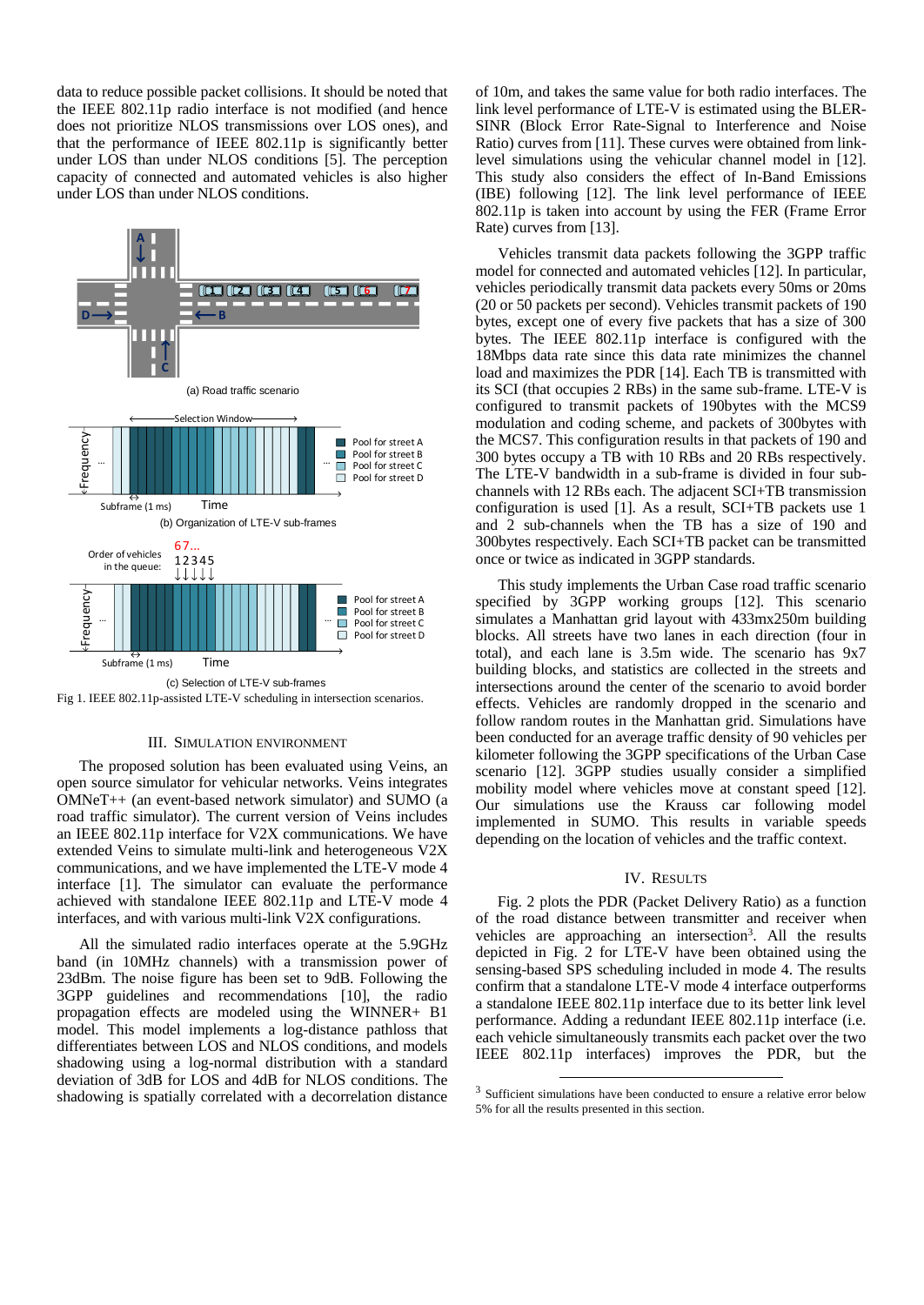improvement is low due to the high correlation of packet losses between the two radio interfaces. Higher gains are obtained when the second interface is LTE-V. It is important noting that the gains are also constrained by the strong propagation effects under NLOS conditions.



Fig 2. PDR as a function of the road distance between transmitter and receiver. LTE-V transmits one SCI+TB per packet (no retransmission). NLOS. Packet generation interval: 50ms (equivalent to packet rate of 20pps).

The results depicted in Fig. 2 for the 802.11p+LTE-V configuration have been obtained using the MAC defined in the IEEE and 3GPP standards. Both are sensing-based, and are hence similarly affected by the hidden-terminal problem. This limits the performance gain achievable with the addition of a second radio interface since packet loses due to collisions are correlated between both interfaces. Using a second interface that reduces such correlation could yield higher performance gains. This is in fact illustrated in Fig. 3a and Fig. 3b that compares the performance achieved with the proposed scheme (802.11p+802.11p-assisted LTE-V) and the performance obtained using the standard 802.11p+LTE-V configuration (i.e. the configuration achieving the best results in Fig. 2). Fig. 3a and Fig. 3b represent the PDR obtained between vehicles approaching an intersection under NLOS conditions. Fig. 3a corresponds to the case in which every packet is only transmitted once in LTE-V (no retransmission), and Fig. 3b corresponds to the case in which every packet is transmitted twice in LTE-V (with retransmission). The proposed scheme also uses two radio interfaces. The first one is a standard IEEE 802.11p interface, and the second one is an interface that implements the 802.11p-assisted LTE-V scheduling scheme presented in Section II. Fig. 3a and Fig. 3b show that the proposed scheme successfully improves the PDR under NLOS conditions. The largest improvements are obtained when the channel load is higher (i.e. 50pps and/or every packet is transmitted twice over the LTE-V interface), and hence packet collisions and half-duplex errors are more important in LTE-V. This is illustrated in Fig. 4 that represents the percentage of packets lost on the LTE-V interface due to packet collisions and half-duplex errors for vehicles under NLOS conditions. The figure compares the packets lost when LTE-V implements the standard sensing-based SPS scheduling and when it implements the proposed 802.11p-assisted LTE-V scheduling scheme<sup>4</sup>. Fig. 4 shows that when the channel load is high (e.g. when vehicles transmit 50 packets per second), the proposed 802.11p-assisted LTE-V scheduling scheme significantly

l

reduces the percentage of packets lost due to packet collisions compared to the standard LTE-V sensing-based scheme. This is particularly noticeable for distances between 50m and 75m where packet collisions are more frequent. The percentage of errors due to packet collisions decreases for higher distances because packet loses due to propagation effects become dominant [5]. Fig. 4 also shows that the proposed scheduling scheme completely eliminates the half-duplex errors that characterize the sensing-based LTE-V scheduling scheme and that are relevant when the load increases. The proposed 802.11p-assisted LTE-V scheduling scheme also significantly reduces packet collisions and eliminates half-duplex errors when the channel load decreases (i.e. when vehicles transmit 20pps). The improvements on the PDR are smaller than for higher channel loads because the percentage of packet errors due to collisions is smaller, and errors are mostly dominated by the high propagation loses due to the NLOS conditions.

Fig. 3c and Fig. 3d compare the PDR experienced by vehicles communicating under LOS conditions. The proposed scheme prioritizes NLOS transmissions, and hence slightly reduces the performance under LOS compared to the use of a standard 802.11p+LTE-V configuration<sup>5</sup>. However, the proposed scheme achieves a similar performance under LOS to the standard 802.11p+LTE-V configuration in high channel load scenarios (50pps). In addition, it is important noting that the communications range is larger under LOS (independently of the radio interfaces), and that the proposed scheme always



Fig 3. PDR as a function of the road distance between transmitter and receiver. (a) NLOS without LTE-V retransmissions, (b) NLOS with LTE-V retransmissions, (c) LOS without LTE-V retransmissions, (b) LOS with LTE-V retransmissions.

1

<sup>4</sup> All loses represented in Fig. 4 do not result in packet loses at the application level since packets are also transmitted via the IEEE 802.11p radio interface.

<sup>5</sup> This effect is produced because vehicles in adjacent intersections under LOS conditions can transmit using the same subframe and cause packet collisions if they select the same sub-channel. However, under LOS conditions, the performance of IEEE 802.11p and the available sensors of connected automated vehicles can be sufficient to satisfy the requirements and the redundant interface is not so important.